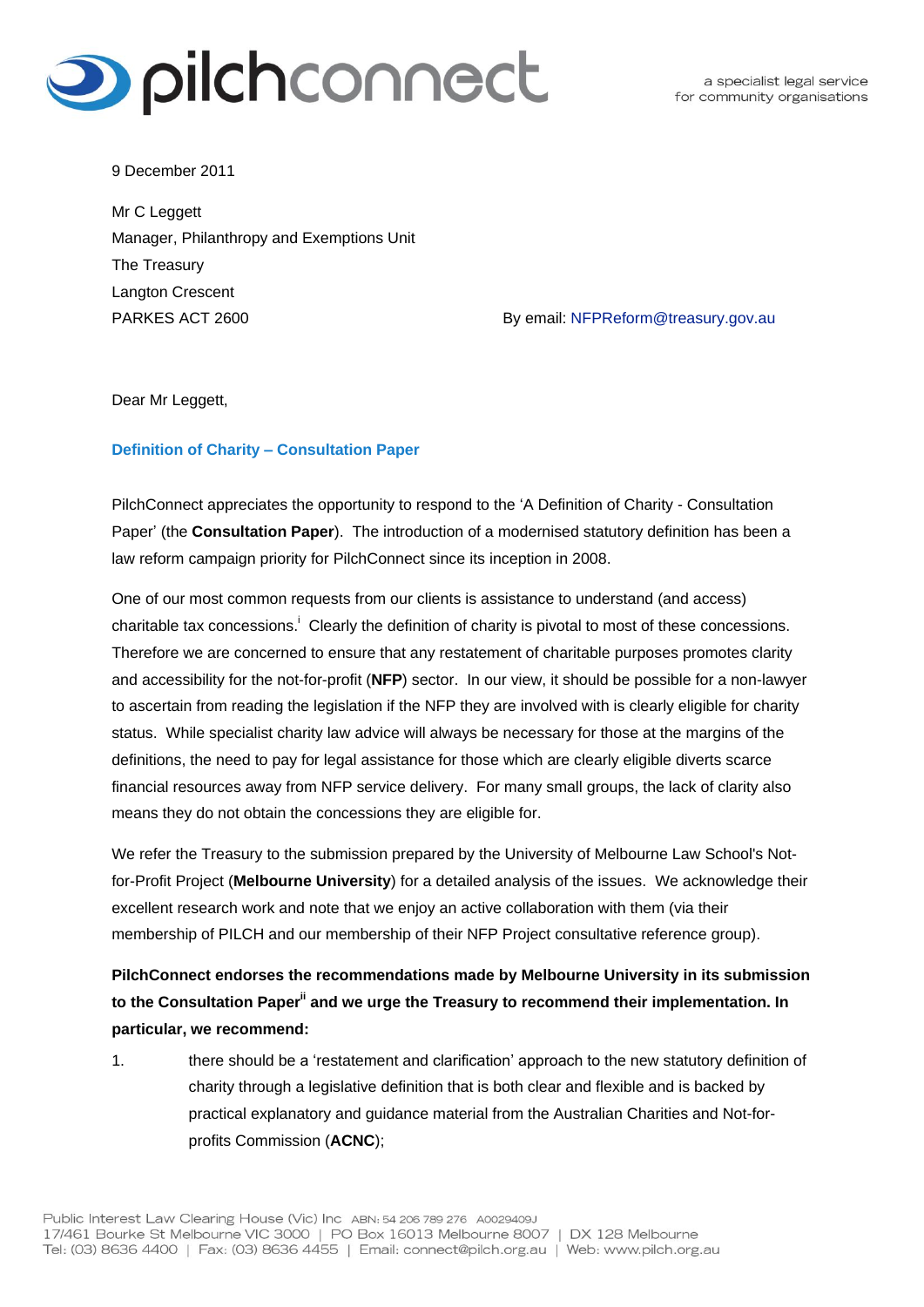- 2. a charity must have charitable purposes only, but we recommend, for the avoidance of doubt, that 'charitable purpose or purposes' be defined as including purposes that further, or are in aid of, or incidental, or ancillary, to its charitable purpose or purposes;
- 3. the list of charitable purposes proposed by Melbourne University should be adopted, in particular the following should be specifically listed
	- the advancement of civil or human rights
	- the advancement of citizenship or community development
	- the advancement of social or community welfare
	- the advancement of the natural environment
	- the advancement of animal welfare

with a residual category of 'any other purposes beneficial to the community' to ensure flexibility;

- 4. the legislative definition of charity should clarify the charitable status of peak bodies;
- 5. 'section of the public' should be expanded to expressly include Indigenous, ethnic and cultural minorities;
- 6. the presumption of public benefit should be retained across all legislated heads of charity, except for the residual category of 'other purposes beneficial to the community';
- 7. education and compliance initiatives of the ACNC should be specifically focused around the provision of accessible information, guidance materials and technologies to assist NFPs to understand their obligations (including an online and telephone advice services);
- 8. activities should not be included in the statutory definition of charity, except to say that they are relevant for assessing if an institution is acting for charitable purposes at any point in time;
- 9. there should be no reference in the definition to prohibiting 'political' or other causes;
- 10. harmonisation of the definition of charity and charitable purposes across all Australian governments (local, state, territory and federal) should be a high priority as a means of reducing red tape; governments should only carve out specific types of charitable groups or add additional eligibility criteria where there is sound policy reason to do so; and
- 11. recurrent core federal government funding should be provided to peak and other sectorbased support services to assist NFPs to understand the new definition of charity and other federal NFP reforms such as the role of the ACNC and any new governance requirements.

PilchConnect highlights these as key issues of concern to our client base – small to medium NFPs which are heavily reliant on volunteers and struggle to afford or otherwise access professional assistance on regulatory matters. As this submission is targeted to these issues, we have not separately addressed all the questions raised in the Consultation Paper.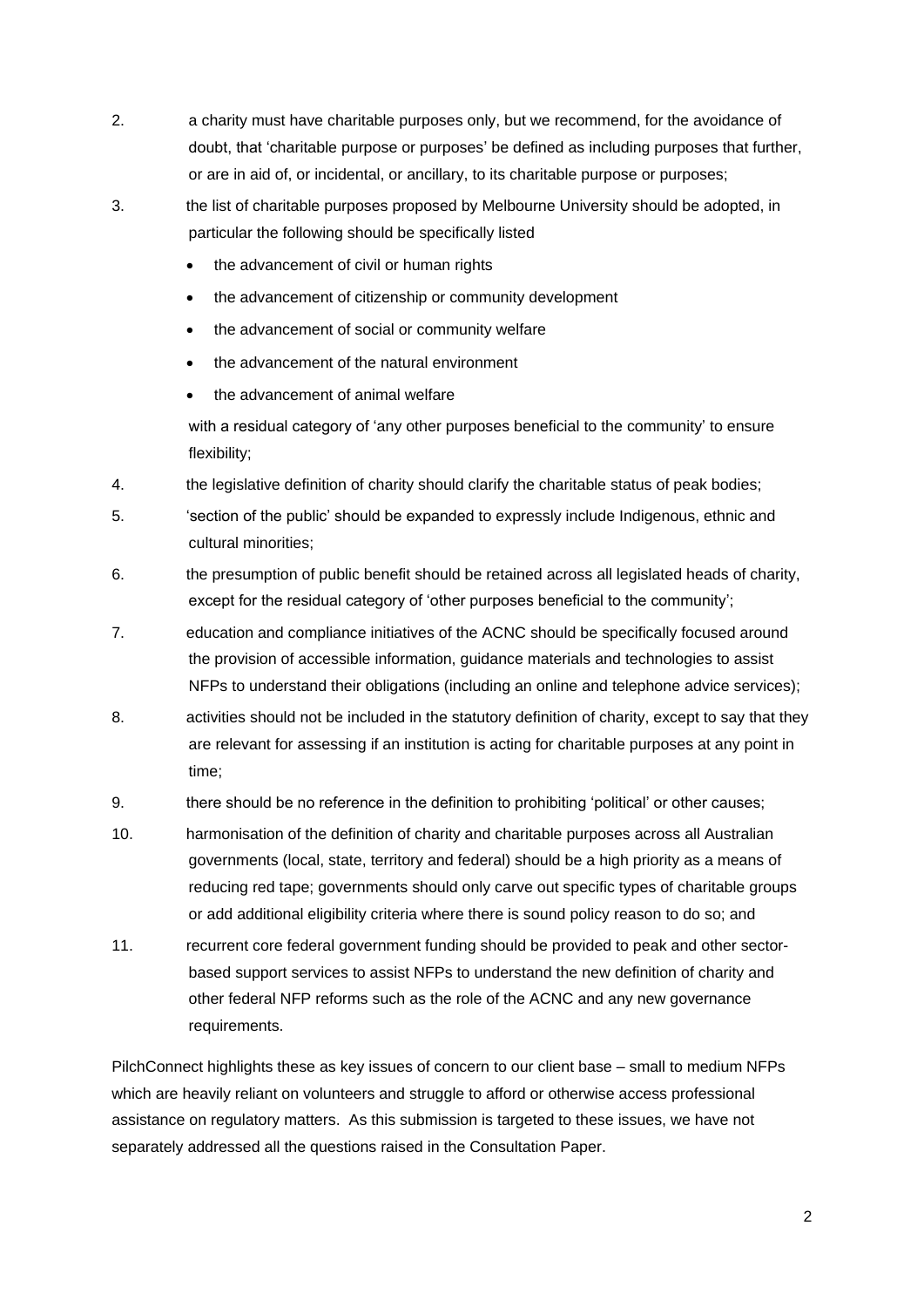#### **About PilchConnect**

PilchConnect is a service of the Public Interest Law Clearing House (Vic) Inc – an independent, specialist community legal service. PilchConnect provides NFPs with access to free or low cost, high quality, practical and plain language legal help (information, advice and training). We support small to medium NFP community organisations to be better run. By being better run they are more likely to achieve their mission, and trust and confidence in the NFP sector is likely to be improved. By supporting NFPs in this way, we aim to contribute to a better civil society with more connected communities.

We fill a niche role, sitting between regulators and the private legal profession. If those involved in running an NFP are not sure about how to comply or realise they have not complied with the law, they will often tell us with a view to rectifying the situation, whereas they would be concerned about approaching a regulator. As an independent, sector-based intermediary they know we will understand the practical constraints they operate under. We often help them work out if they really do have a legal problem, how serious it is and what are the possible next steps (including approaching the regulator). We help those NFPs which cannot afford or otherwise access private legal advice.

Our law reform work is based on empirical evidence and practical examples drawn from our legal inquiry, advice and case work. Our service is unique within Australia.

### **Policy context**

The Consultation Paper comes at a time of other significant reforms to regulatory arrangements for NFPs, including the establishment of the ACNC. Importantly, the Federal Government has committed to wide-ranging NFP regulatory reform with the aim of delivering smarter regulation for the sector, removing regulatory complexity and duplication, and reducing red tape. We applaud these overarching policy objectives and urge that they be at the forefront of assessing and formulating the new statutory definition of charity.

A statutory definition of charity is long overdue, having been considered in detail in the 2001 Inquiry into the Definition of Charities and Related Organisations (**2001 Charity Definition Inquiry**), and subsequently endorsed by multiple reviews and inquiries. In 2010 alone, there were two major Government reviews that recommended the establishment of an independent regulatory body and the adoption of a statutory definition of charity in line with the 2001 Charity Definition Inquiry<sup>iii</sup>.

The Consultation Paper indicates that the Charities Bill 2003 is 'broadly consistent with' Recommendation 7.1 of the Productivity Commission Final Report which, in turn, recommends that a statutory definition be adopted in line with the 2001 Charity Definition Inquiry.<sup>iv</sup> However, it is important to note that the adoption of the Charities Bill 2003 would not implement recommendation 7.1 of the Productivity Commission Report – there are numerous and significant differences between the Charities Bill 2003 definition and the recommendations of the 2001 Charity Definition Inquiry.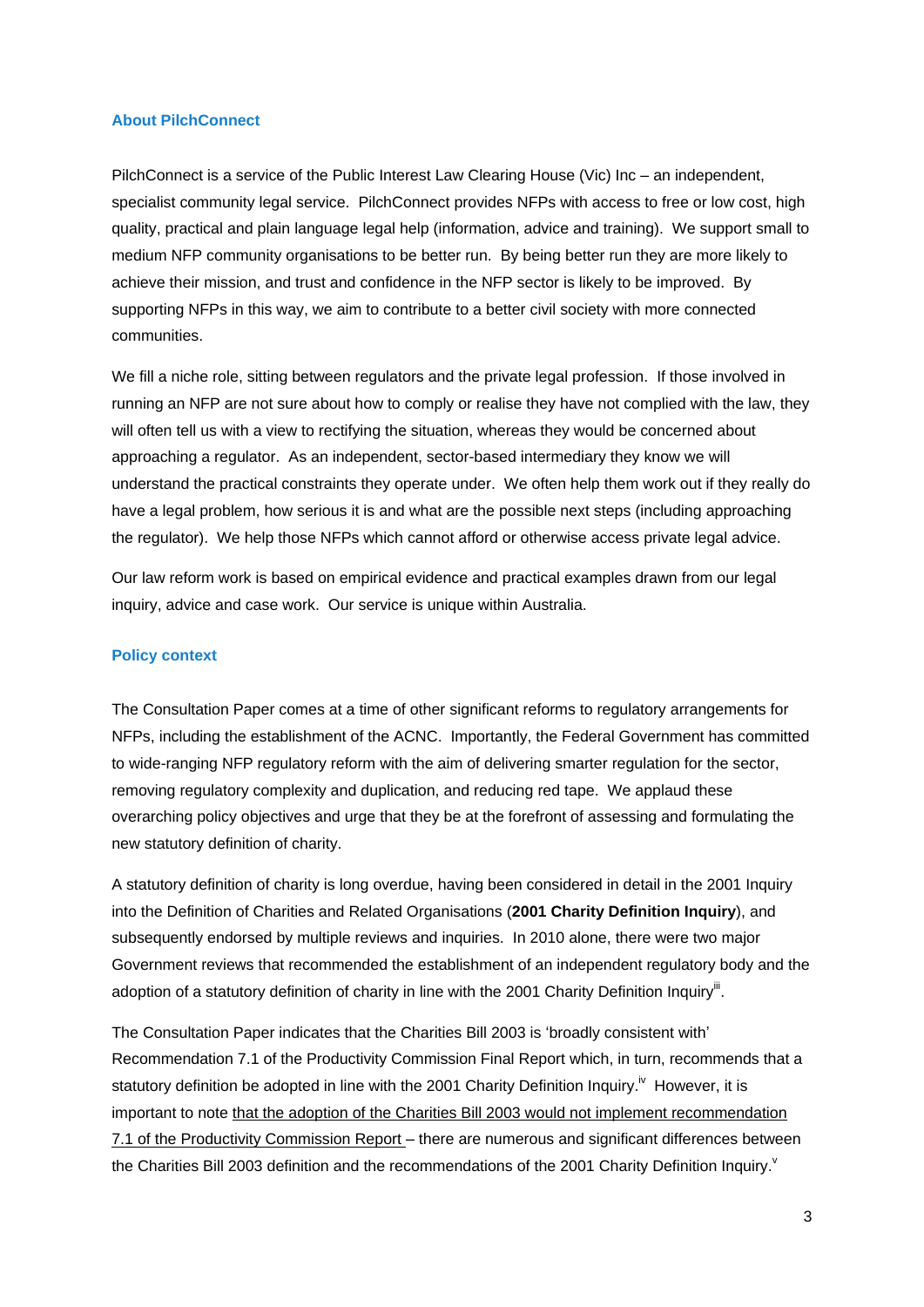PilchConnect endorses the recommendations made by Melbourne University in its submission to the Consultation Paper and we urge the Treasury recommend their implementation. The following is a discussion of the 11 key points we have highlighted above.

## **1. New definition should restate and clarify**

In our view it should be possible for a non-lawyer to ascertain from reading the legislation whether it is at least likely that the NFP they are involved with is a charity (and therefore eligible for the tax concessions) without the need for specialist charity law advice. While legal advice will always be necessary for those at the margins of the definitions, the need to pay for legal assistance for those that are clearly 'in' diverts scare financial resources away from NFP service delivery. For many small groups, the lack of clarity also means they do not obtain the concessions they are eligible for.

**We recommend that there should be a 'restatement and clarification' approach to the new statutory definition of charity through a legislative definition that is both clear and flexible and is backed by practical explanatory and guidance material from the ACNC.** 

## **2. The 'dominant purpose' requirement (Consultation Paper, question 1)**

PilchConnect agrees with Melbourne University that the definition should state that a charity must (except as provided below), have 'charitable purposes'. As explained by the Melbourne University submission,<sup>vi</sup> the legislation should expressly state that non-charitable purposes which further, or are in aid of or incidental or ancillary to its charitable purpose or purposes, do not violate this requirement.

We acknowledge that a 'dominant purpose' requirement creates an impression that non-charitable purposes are permissible, as long as they are outweighed by those that are charitable. Conversely, a 'sole' or 'only' purpose test has the potential to go too far the other way, leading some organisations to a conclusion that no incidental or ancillary purposes may be present if, in their own right, they are not charitable.

### **For clarity, we recommend:**

- **a charitable institution must have charitable purpose or purposes; and**
- **'charitable purpose or purposes' should be defined as including purposes that further, or are in aid of or incidental or ancillary, to its charitable purpose or purposes***.*

## **3. Including a list of charitable purposes (Consultation Paper, questions 16 & 17)**

In our experience, the current common law definition of 'charitable purposes' is archaic and confusing. NFPs spend substantial amounts of time and incalculable funds (including on legal advice) trying to understand whether they fit into certain categories and in some instances inappropriately skewing their activities to do so.<sup>vii</sup>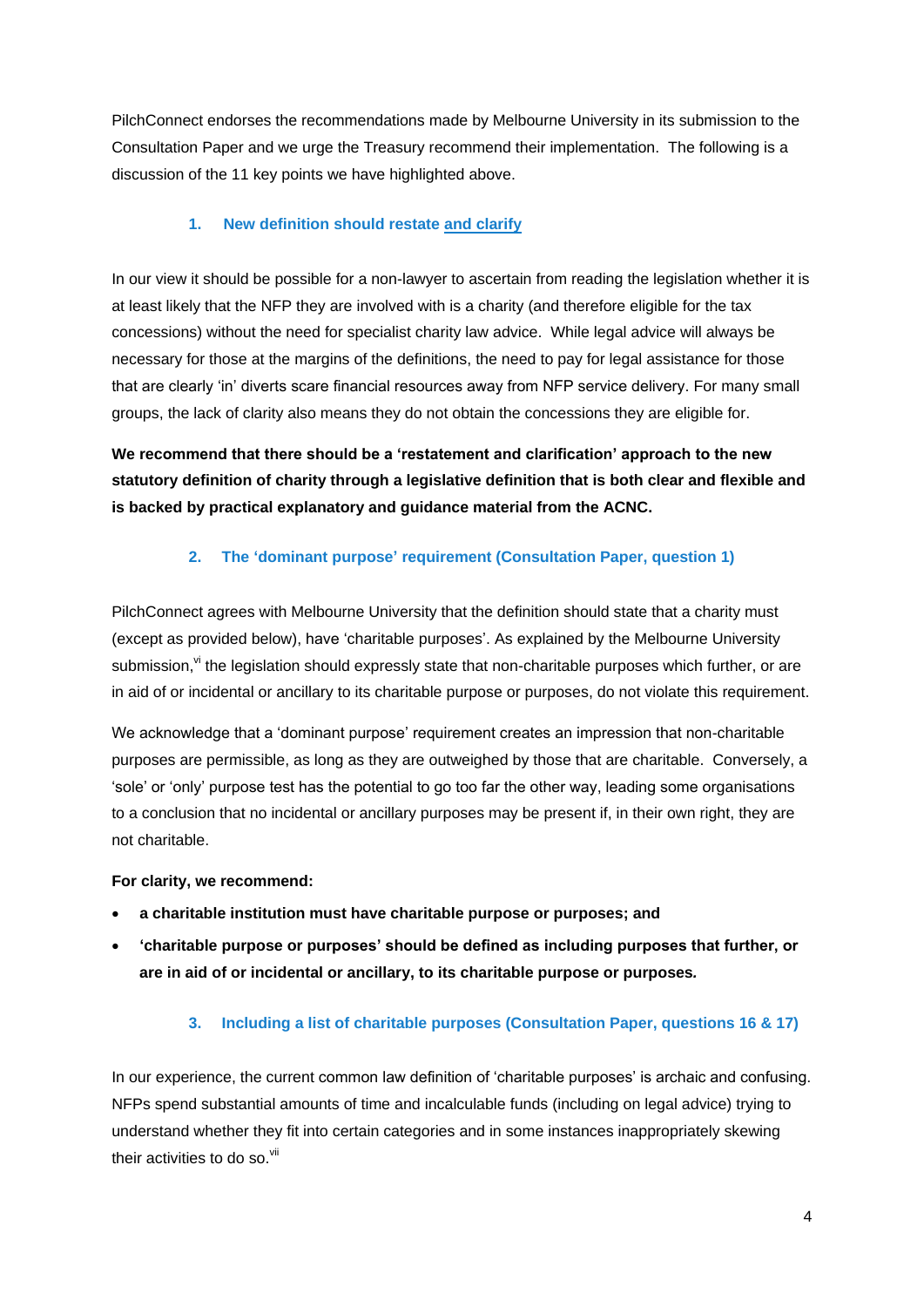PilchConnect considers the formulation of a statutory definition of charity is an important opportunity to provide clarity to a broad range of organisations. To this end a comprehensive list of the most common charitable purposes should be included in the definition.

**Broadly, PilchConnect endorses the list of charitable purposes as set out in the Melbourne**  University submission.<sup>viii</sup> In particular, we support the inclusion of the following heads of **charity, which are of particular relevance to the organisations we assist:**

- **the advancement of civil or human rights;**
- **the advancement of citizenship or community development;**
- **the advancement of social or community welfare;**
- **the advancement of the natural environment;**
- **the advancement of animal welfare; and**
- **a residual category of "any other purposes beneficial to the community" to ensure flexibility.**

In line with our comments under heading 1 above, expanding the statutory list of charitable purposes in this way and including the 'other purposes' limb, provides clarity and ensures flexibility and consistency with community expectations.

We note the importance of limiting proposed heads of charity to altruistic motives and accepted notions of 'charity'. We believe this is a matter addressed by the 'public benefit' requirement, particularly given that the ACNC will be specifically tasked with its assessment and monitoring. It will be important for the ACNC to provide clear guidance and direction on charitable purposes, however defined in the proposed legislation.

The Consultation Paper (at paragraph 125) queries whether the term 'advancement' in proposed legislation ought to be clarified to reflect that current law considers this to include 'prevention'. We submit that the inclusion of 'prevention', a negative term, in a legislative definition of 'advancement' has the potential to create uncertainty and confusion.

**We recommend the definition of advancement include references to those matters included in clause 10(2) of the 2003 Charities Bill – protection, maintenance, support, research or improvement – with the addition of indirect advancement of a charitable purpose through means such as the generation of public debate and advocacy. For those heads of charity requiring 'prevention', we submit that this ought to be expressed within the relevant subsection, as is the approach adopted by Melbourne University.**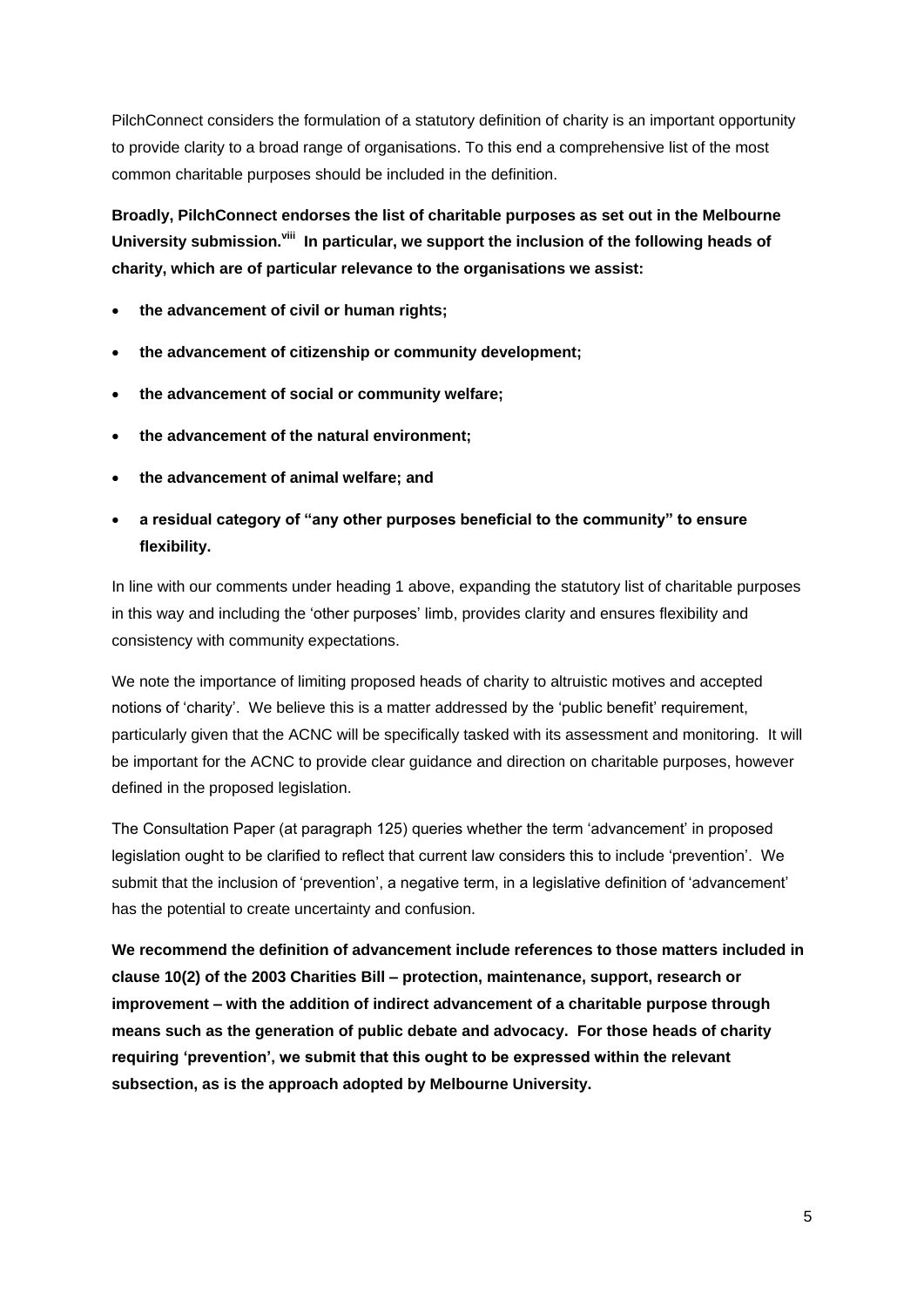### **4. Peak bodies (Consultation Paper, question 2)**

PilchConnect assists many small, volunteer-run organisations who individually lack the necessary resources to independently achieve outcomes that impact their particular sector as a whole. To leverage their impact and contribution, and enhance their sustainability, many of these small organisations elect to belong to a peak body. A peak body in the NFP sector (for example, for community service organisations) quintessentially operates for the benefit of its members – who are themselves NFP organisations. Currently, a peak body is not precluded from operating for the gain or benefit of its members (who are charitable entities) or entities furthering the charitable purposes of the peak body itself.

Noting the Consultation Paper's reference to the 2003 decision of the NSW Administrative Decisions Tribunal, PilchConnect agrees with Melbourne University that it is preferable to clarify the charitable status of peak bodies within the statutory definition. It is not sufficient to rely on the decision of a state tribunal that is fact-specific.<sup>ix</sup>

**We recommend that this could be achieved by express reference to the charitable purpose of advancing volunteering, the voluntary sector, and the effectiveness and efficiency of charities, which is included in the list suggested by Melbourne University. x**

## **5. Beneficiaries with family ties and benefit to a 'sufficient section of the public' (Consultation Paper, question 4)**

PilchConnect agrees with Melbourne University that 'section of the public' should include Indigenous, ethnic and cultural minorities. This would greatly enhance clarity for organisations which seek to further the development and other interests of such communities.

**In line with the Melbourne University submission, PilchConnect recommends that the definition of public benefit should provide that the purpose of a trust, society, or institution is a charitable purpose if it would satisfy the public benefit requirement apart from the fact that the beneficiaries of the trust, or the members of the society or institution, are related by blood. The definition should further specify that prescribed corporate bodies under the Native Title**  Act 1993 (Cth) are charitable.<sup>xi</sup>

### **6. Removal of the 'public benefit' presumption (Consultation Paper, question 7)**

PilchConnect has concerns about removing the 'public benefit' presumption, particularly at a time when a new national regulator is finding its feet. PilchConnect considers that, in addition to the compliance burden on the NFP sector, removing the public benefit presumption will create significant additional duties for the ACNC, which it would in turn require further funding and resources to discharge.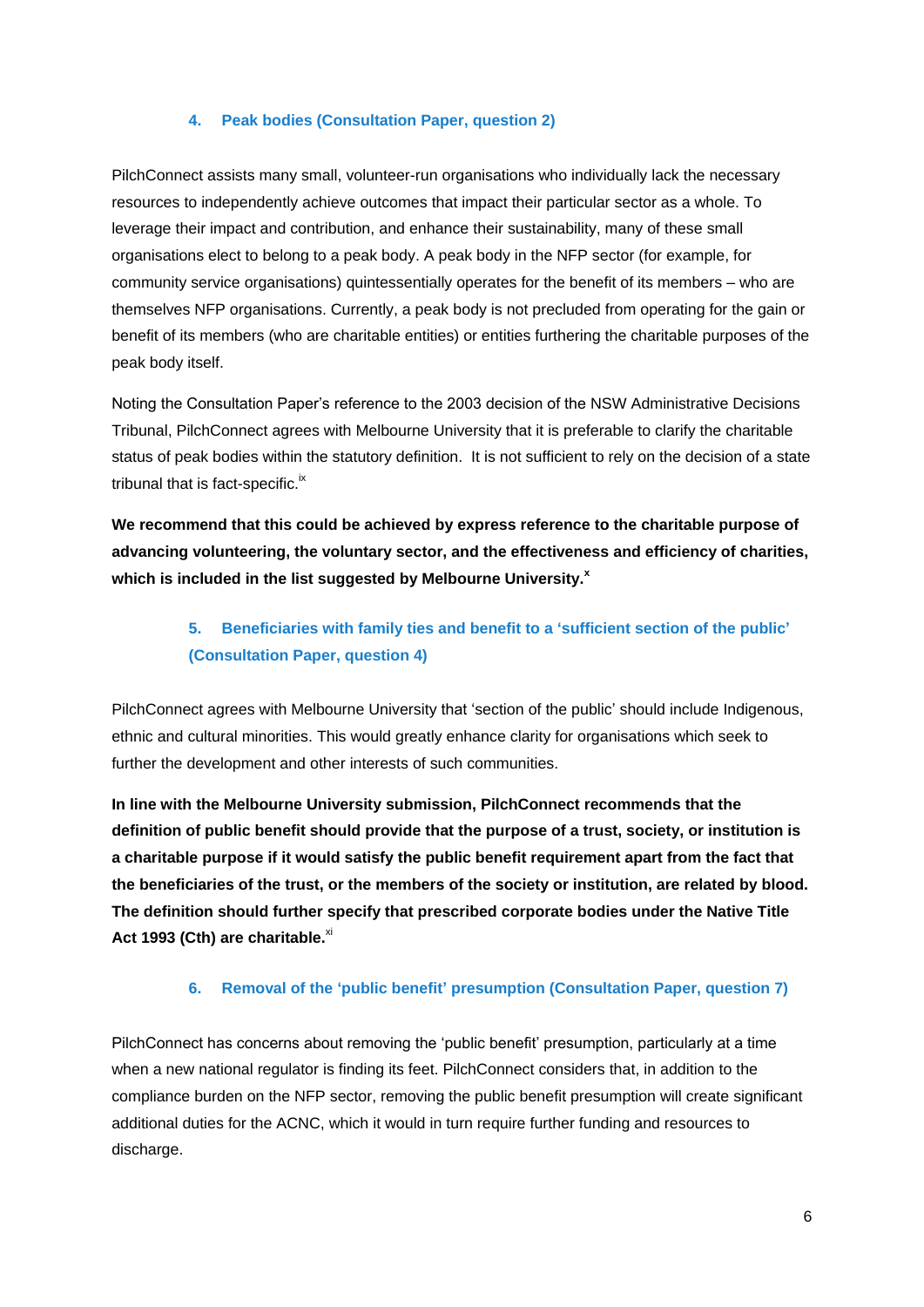We note that although under Australian common law public benefit is 'presumed' for those falling under the relief of poverty, advancement of education and advancement of religion heads of charity, it is possible for the contrary to be proved (namely, for the presumption to be overcome).  $^{x_{ii}}$  In this regard, we refer to a previous submission by Dr Matthew Turnour where he explains in some detail that the common law definition of charity already has the ability to exclude organisations pursuing purposes that are illegal or against public policy.<sup>xiii</sup>

The presumption of public benefit may also be overcome if there is new evidence that the nature of the organisation's practices and its accessibility to the public are such that any benefits can be determined to be of a 'personal' as opposed to a 'public' nature. Xiv

PilchConnect acknowledges that the underlying policy objective for removing the public interest presumption is to enhance transparency and accountability, in turn, boosting public confidence. However if the presumption remains, public confidence in the sector can still be promoted, and concerns regarding whether an organisation meets the public interest requirement at any point in time, can be alleviated to some extent by annual reporting obligations and compliance monitoring by the ACNC.

PilchConnect notes that a key benefit offered by the establishment of an independent regulator is the establishment and maintenance of a centralised reporting portal for NFPs. Information will be collated by the ACNC and held on a publically accessible database. The reporting model needs to be tailored to minimise the compliance burden while enhancing transparency and accountability in the sector. We suggest a tiered annual reporting model whereby:

- small charitable organisations would be required to report only basic information, such as a description of its purposes and activities during the year; and
- larger charitable organisations would be required to formulate how they have contributed to the public benefit.

Further, any unintended consequences which may arise as a result of expanding the heads of charitable purposes and retaining the presumption of public benefit could be appropriately and effectively addressed by the ACNC's own internal processes. For example, the ACNC could adopt guidelines for its staff which require a closer examination of whether the presumption is in fact rebutted where an organisation seeks endorsement under certain heads of charitable purposes (for example, a closer examination of the benefit to the public may be appropriate in respect of the 'advancement of industry or commerce' head).

We note that the ACNC will require adequate funding and powers to remove, review or refuse an organisation's charitable status where there is no public benefit. However, in our view, the resources (and funding) required for the ACNC to review (or refuse to register) an organisation where a 'red flag' has been raised, would be substantially less than, in all likelihood, the resources required to review each and every organisation if the presumption is removed altogether.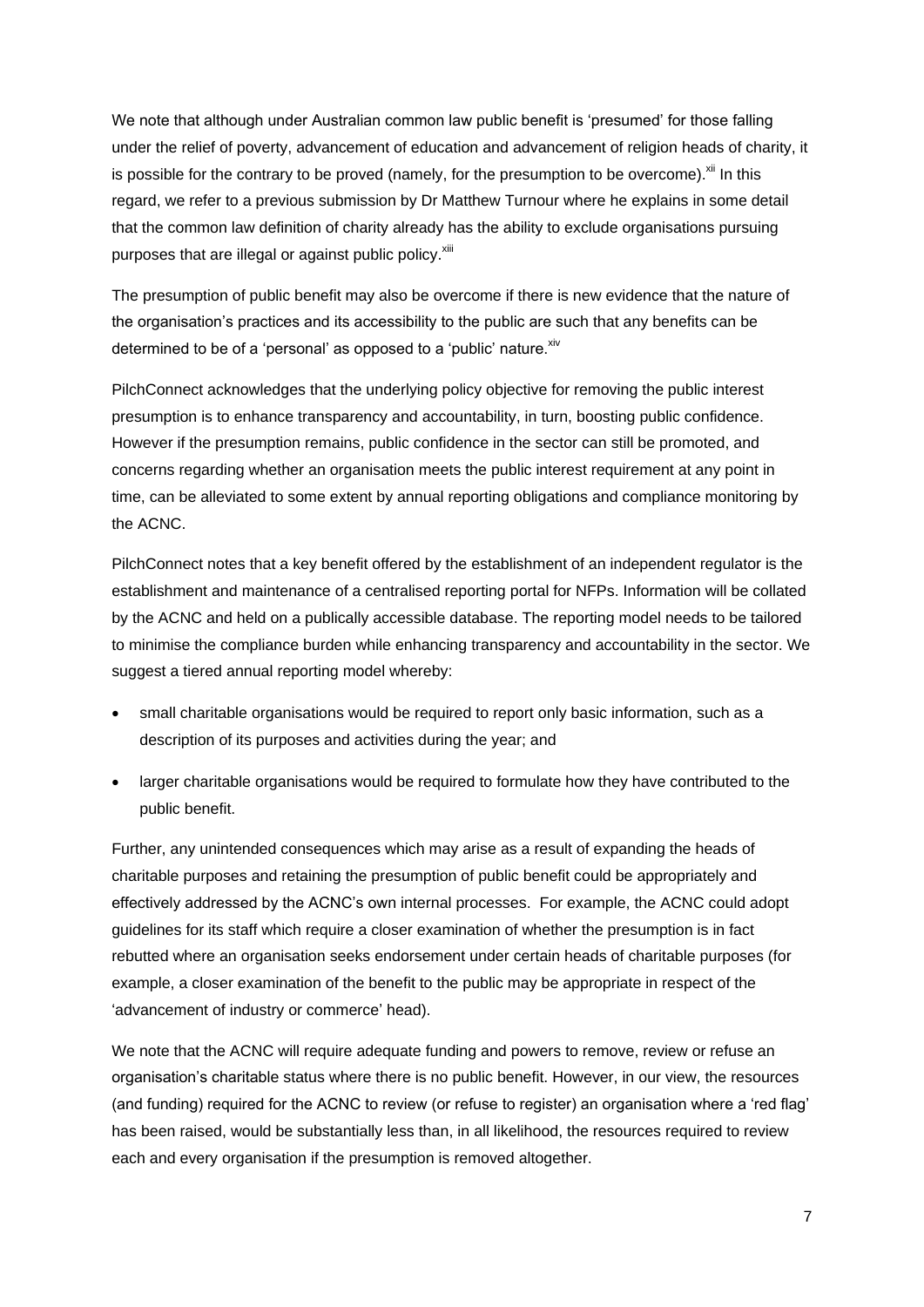**In line with the Melbourne University submission, PilchConnect recommends that if the presumptions of public benefit be retained and they should apply equally to all the listed instances of charitable purposes, excepting the residual category of 'other purposes beneficial to the community'.**

## **7. Role of the common law and the regulator in providing guidance on the meaning of public benefit (Consultation Paper, question 8)**

PilchConnect considers the role of the ACNC in working with and guiding the NFP sector will be of critical importance. While PilchConnect supports the creation of a national regulator with real enforcement powers and a presence and influence in the sector, it cautions against the creation of a regulator focused on a heavy handed deterrence model of regulation that seeks to 'police' the sector.

Unlike companies, NFPs are mission-driven, not profit-driven and are more likely to react to regulation as social actors and responsible citizens. From our experience assisting the Victorian NFP sector, failure to comply with regulatory requirements is seldom motivated by calculated self-interest. Rather, it is nearly always the result of a lack of knowledge or confusion about the complexity of the current regulatory regime and how to comply with applicable laws.

## **In line with the Melbourne University submission, PilchConnect recommends that the ACNC be required to provide further guidance on the test of public benefit.**

Finally, PilchConnect considers that the courts will always have a role in defining charities, we suggest that this role should be minimal and only called upon when the scope of the definition is called into question. The Charity Commission of England and Wales' test cases on charitable status demonstrate that courts still have a role, however this has been lessened by the legislative definition and regulator's proactive stance on providing certainty and clarity.

# **8. Requirement that activities be in furtherance or in aid of its charitable purposes (Consultation Paper, question 11)**

PilchConnect refers to the Melbourne University submission which adopts the position that 'activities' should not be referred to in the statutory definition.<sup>xv</sup>

If there is to be reference to activities, we think this should be limited to a provision which clarifies when the activities of an organisation will be relevant to determining whether it continues to operate as a charity. It is a charity's activities that will attract public attention and any complaints, so there needs to be legislative clarity on this point. PilchConnect would support the adoption of a provision which recognises that activities will only be relevant to the extent that they assist in determining whether or not an organisation is carrying out its charitable purposes at any point in time.

We note that undertaking activities which are not in furtherance of relevant charitable purposes is often a governance issue. Such conduct should not give rise to a loss of charitable status. It may be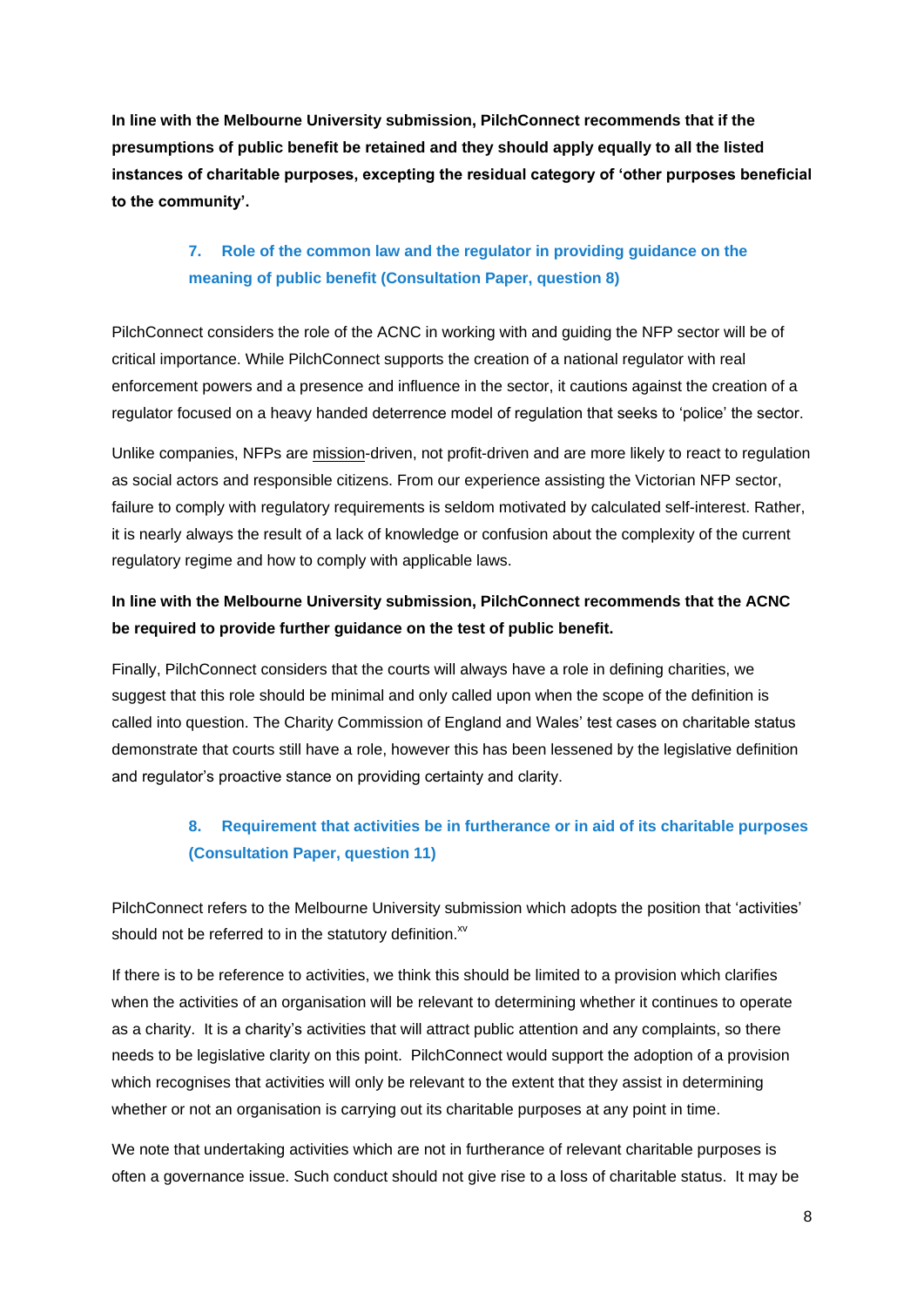appropriate to impose a fine or other penalty in such circumstances. Further, in PilchConnect's experience, the activity in question is often likely to be in furtherance of a charitable purpose, just not one which is prescribed by the entity's constituent documents. For example, a charity set up to provide nursing services to disabled people in a particular catchment, may over time expand to help disabled people by providing transport and meals outside of its originally stated area. In this example, the organisation is carrying on activities which are not in furtherance of the charitable purposes, but clearly it should not cease to be a charity as a result of an expansion in activities of this nature.

**We recommend that, while activities are useful in assessing an institution against its charitable purposes at any point in time, it ought not to be included in the statutory definition of charity, except to say that it is only relevant for this purpose.**

## **9. Engaging in political activities (Consultation Paper, questions 12 & 13)**

In the seminal decision of Aid/Watch Incorporated v Commissioner of Taxation [2010] HCA 42 the High Court emphasised that:

…the provisions of the Constitution mandate a system of representative and responsible government... Communication between electors and legislators and the officers of the executive, and between electors themselves, on matters of government and politics is "an indisputable incident" of that constitutional system…it is the operation of these constitutional process which contribute to public welfare. xvi

Charities in particular are often representative of the marginalised and disadvantaged members of society who face considerable barriers to engaging in political debate. Charities are often at the forefront of issues in relation to systemic wrongs and public importance or issues involving the rights or obligations affecting the community or a significant sector of the community. PilchConnect submits that the proposed changes to the Charities Bill 2003, as outlined in the Consultation Paper do not reflect the principles of the Aid/Watch decision or sound policy.

**In line with the Melbourne University submission,xvii PilchConnect recommends that the statutory definition should not include clause 8 of the Exposure Draft of the Charities Bill 2003 (Cth), or any other express reference to political purposes or activities. In any event, there should be no reference whatsoever prohibiting 'political' or other causes**.

## **10. Harmonisation (Consultation Paper question 18)**

There are 15 Commonwealth Acts and 163 State and Territory Acts under which entitlement to a benefit or some other legal outcome turns on the charitable purpose or status of an organisation.<sup>xviii</sup> This has led to duplication of processes, inconsistencies and increased administrative burden on charities and the regulators.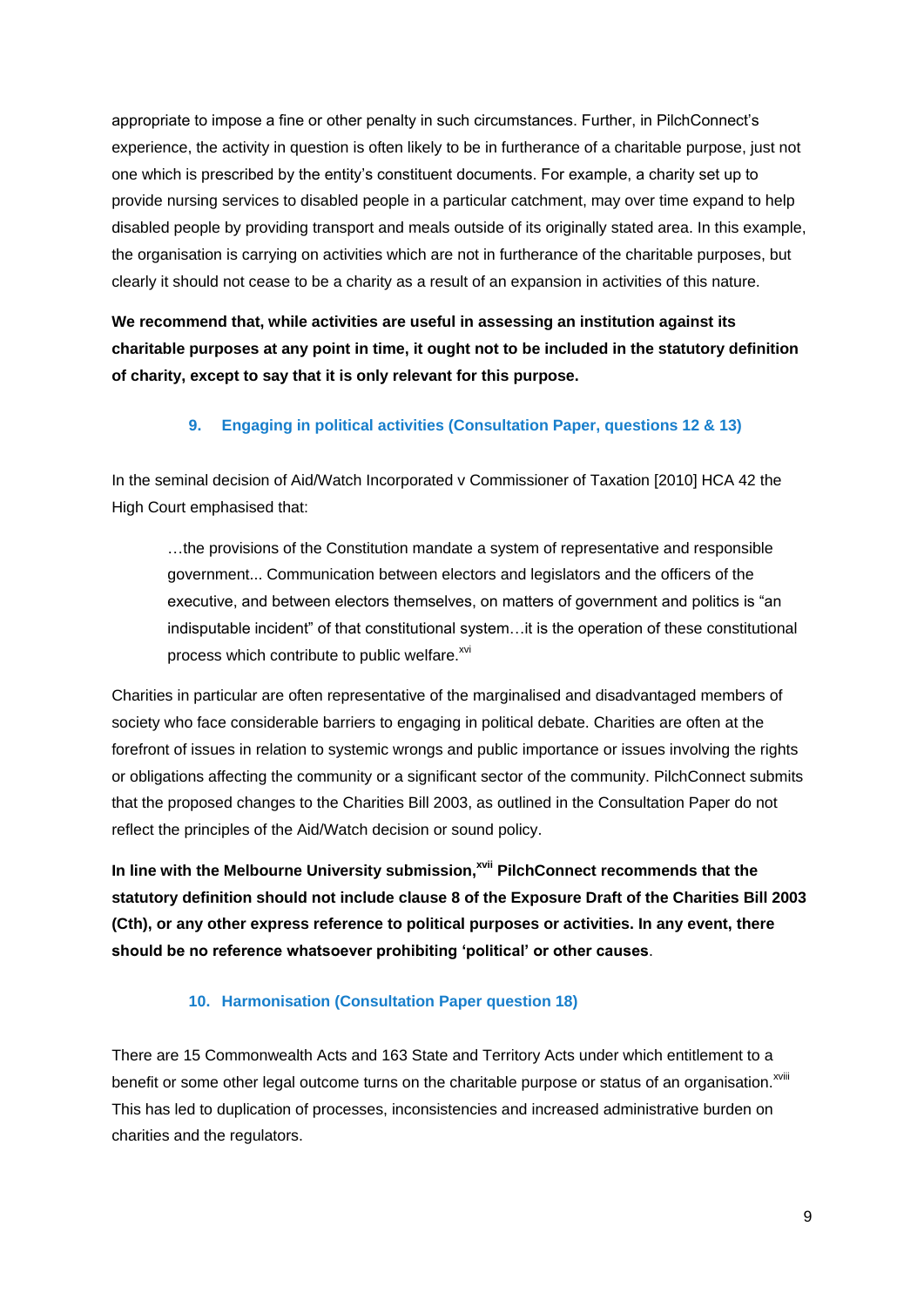# **PilchConnect recommends harmonisation of the definition of charity across all federal, state and local government laws.**

However care needs to be taken when seeking to facilitate a harmonised definition of charity and the potential repercussions need to be properly evaluated. For example, a benefit derived under legislation may currently be available if the relevant organisation meets charitable or other criteria. Following the adoption of the statutory definition of charity, these other criteria may need to be expressly prescribed in order to preserve the benefit for all the organisations in respect of which it was originally intended to benefit.

**PilchConnect recommends that all Australian governments should only carve out specific types charitable groups from the applicable legislation, or add additional eligibility criteria, where there is sound policy reason to do so.**

## **11. Transitional issues (Consultation Paper question 20)**

PilchConnect recognises the important role the ACNC will play in facilitating access to information and advice for NFPs on registration and on-going obligations and compliance. However, we believe that 'intermediaries' such as peak bodies and sector-based support services are best placed to provide tailored advice and training to NFPs.

### **PilchConnect recommends that:**

- **education and compliance initiatives of the ACNC be specifically focused around the provision of accessible information, guidance material and technologies to assist NFPs to understand their obligations (including both an online and telephone advice service); and**
- **additional government funding be made available for peak and other sector-based support services to assist NFPs in meeting their compliance obligations, promote good**  governance and to promote understanding of the ACNC and its role.<sup>xix</sup>

## **Conclusion**

The introduction of a statutory definition of charity has the potential to remove regulatory complexity and duplication. If all Australian governments adopt the same definition and accept a charity 'passport' from the ACNC, this change could significantly reduce red tape. This would allow charities to preserve scarce volunteer and financial resources for activities and services that benefit disadvantaged and vulnerable Australians.

### **Endorsements**

The Human Rights Law Centre endorses the PilchConnect submission.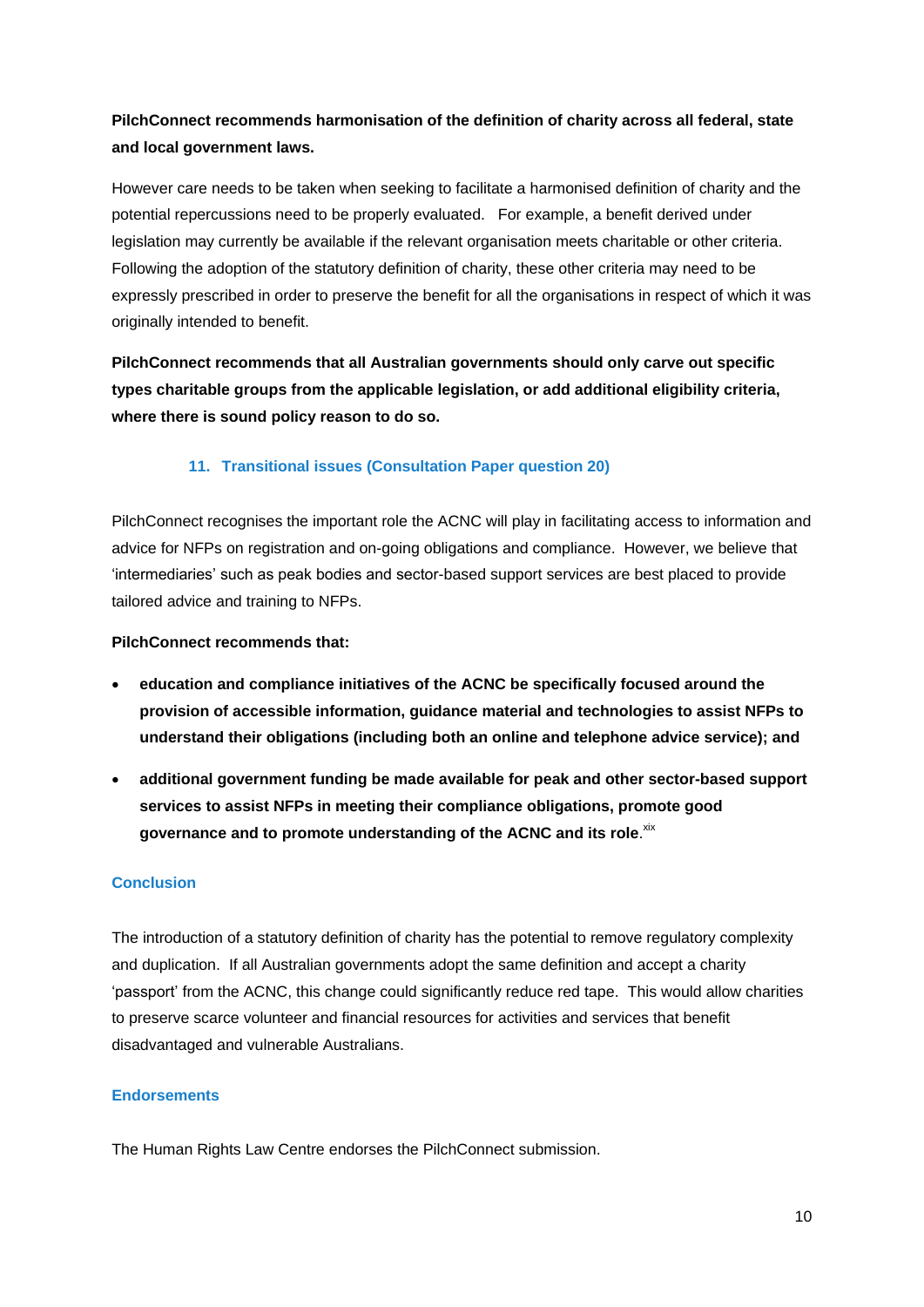We would be happy to discuss our submission with you.

Yours sincerely,

Sue Woodward Director: PilchConnect

[sue.woodward@pilch.org.au](mailto:sue.woodward@pilch.org.au) phone (03) 8636 4430

Sarah Shnider Secondee Lawyer

[sarah.shnider@pilch.org.au](mailto:sarah.shnider@pilch.org.au) phone (03) 8636 4400